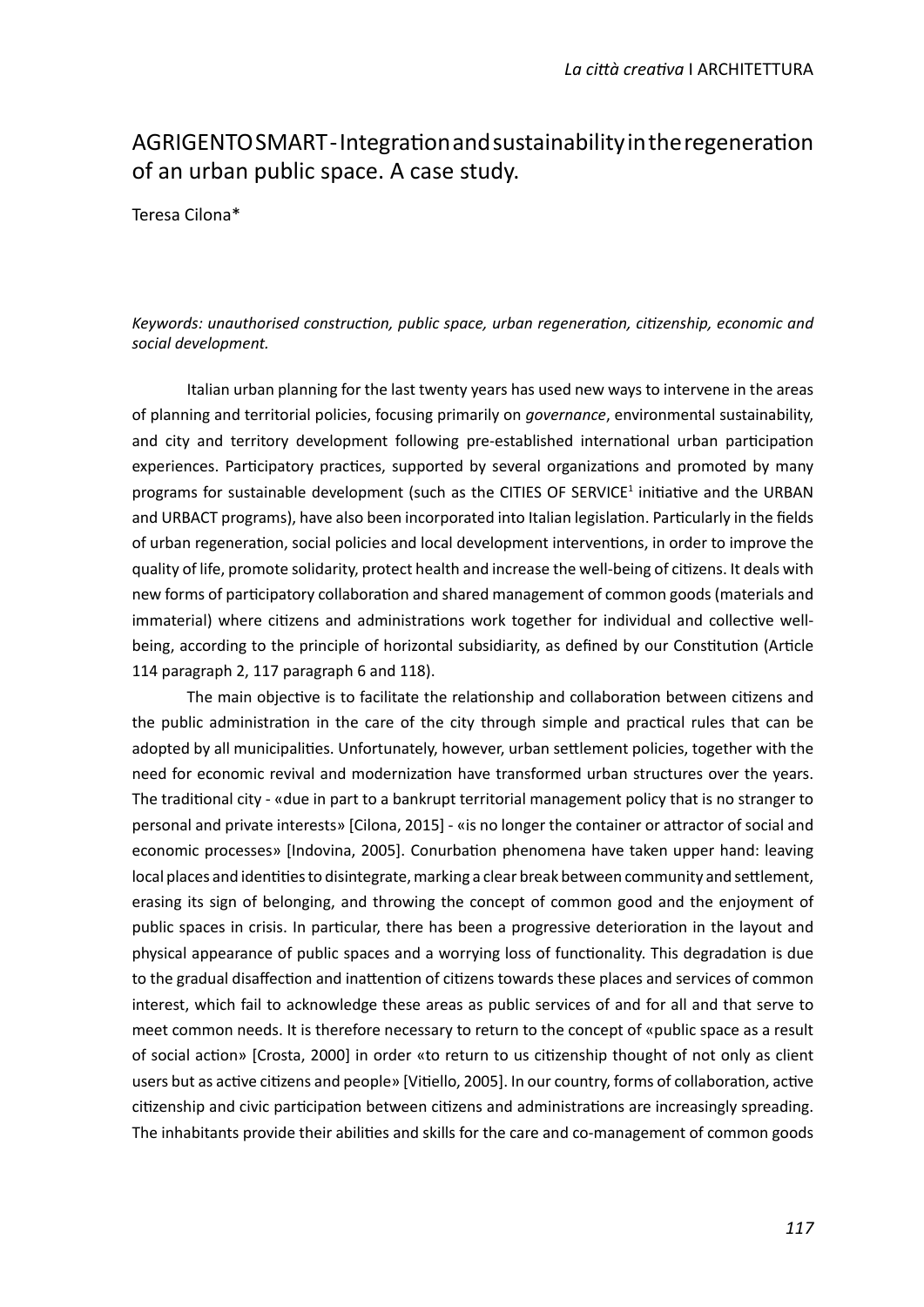(public parks, refurbishment of buildings and abandoned spaces), for the resoluton of problems in the general interest, and for the building of public policies - partcularly in urban planning - as well as being the main recipients of such.

In this respect, we mention some organizations that operate in the national territory such as the Florentne Associaton of Urban Volunteers called *Angels of the Beautful*, which take care of the green spaces and decor of the city of Florence. The *Reggia Carditello Foundaton* and *Regi Lagni* in Caserta, which aim at the recovery of sites and their development. The *House of Volunteering* in the city of Gela, in the province of Caltanissetta, which has given way to a true permanent education center for active citizenship and solidarity, promoting the revival of the territory. The *Farm Cultural Park* in Favara, a town in the province of Agrigento. «The *Farm* is a workshop, a construction site for social innovaton, in a small porton of the historic center where a community of citzens and creatves process develop intervention strategies, trying to maximize resources, to reuse, regenerate, reinterpret, revitalize» [Cilona, 2017]. And fnally, the city of Bologna, which in February 2014 adopted new rules for a shared management: sort of agreement *or pact of cooperaton between citzens and local government* inspired by the principles of mutual trust, transparency, accountability, sustainability, proportonality, and civic autonomy. It is an organizatonal tool, useful for recognizing and organizing the resources and social capital present in the community, whose goal is to facilitate the relatonship and collaboraton between citzens and the public administraton in the care of the city through practical and simple rules. In this scenario, it is indispensable to start from the *cultural factor* to fnally build a sense of belonging to an open and inclusive community that knows not only how to adapt itself, but manage the complexity of change, as well as technological and cultural evolution.

One has to put People at the center of the development model, not the technique, the market or consumption. In order for this to happen, shared policies and designs from a systemic perspective are necessary: to preserve, promote and share territorial resources to reaffirm the richness, variety and multplicity of cultures as well as social and cultural landscapes, in order to create a public, social and communicative space capable of clearly reaffirming the value of being citizens where globalization has highlighted inequalities at the local and global level. According to a 2016 study (ANCE-CENSIS) - regarding interventions on the existing city in relation to three fundamental dimensions: building heritage, urban mobility networks and collective space - the development of cities has followed a wrong direction over the years that has caused uncontrolled soil consumption, a waste of energy, an increase in vehicle congestion and pollution, and a reduction in public space. This survey also reported discomforting data. Italy is a country that does not invest in the future of its cites and its inhabitants. Though the cites are rich in history and an excellent patrimony inherited from the past, they are unable to provide to the majority of their own users adequate *standards* in terms of habitability, quality of urban services, aggregaton sites, and living spaces. Neither is their atractveness linked to the ability to renew themselves. For this it is necessary to focus on the development of existng assets through re-use as the best strategy for restoring form and function to obsolete, degraded public spaces, but also to create different meanings and to promote new ways of use.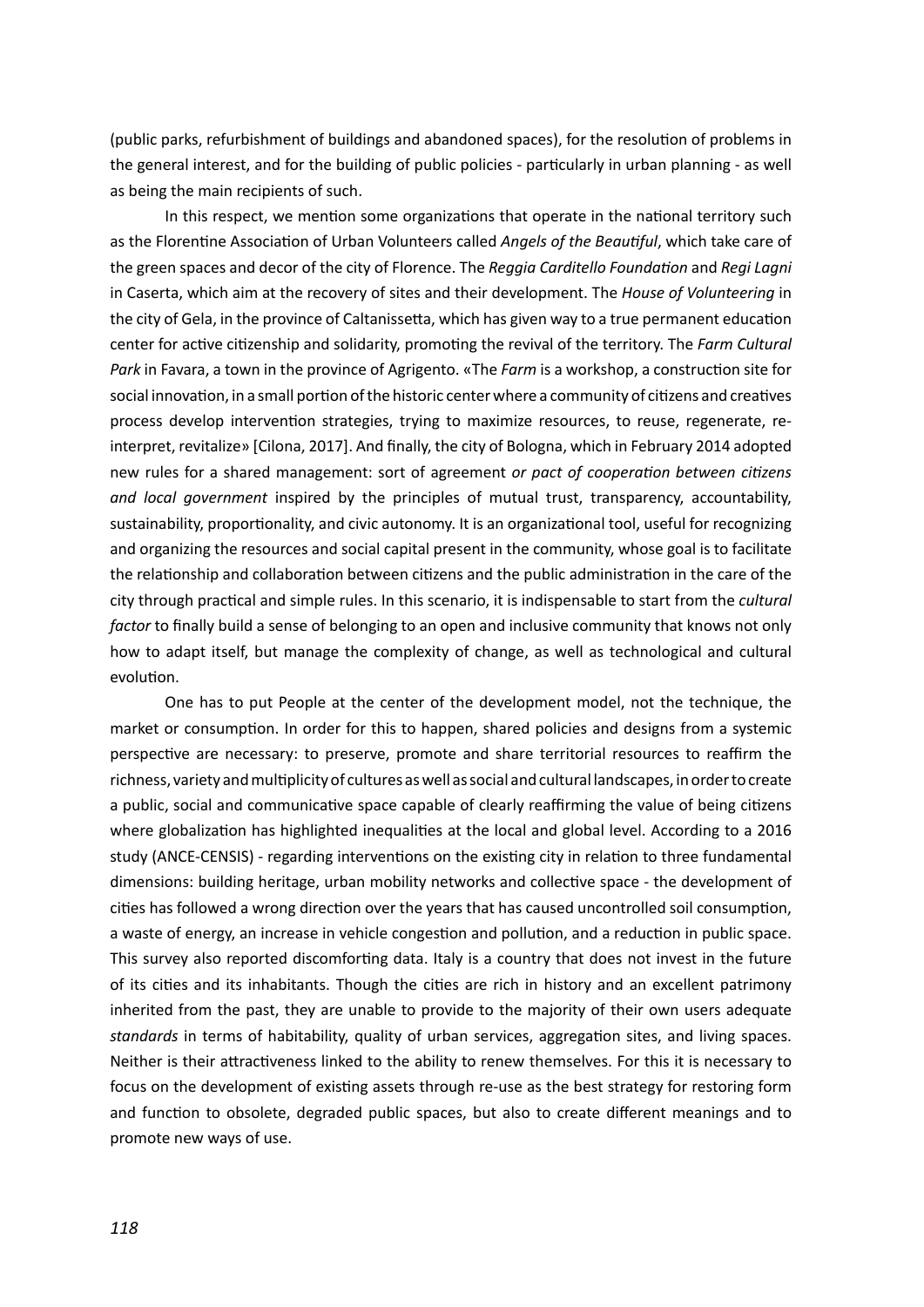Public spaces, the primary resource available to administrations for implementing integrated policies and urban regeneraton, should be properly designed as contnuous, artculated and integrated systems, also through the development of partcipatory processes that represent a real right of citizenship<sup>2</sup>. That is why local governments should adopt specific strategies for redeveloping public spaces, a useful tool for relaunching the city and suburban areas and reducing the phenomena of social exclusion and marginalization. The issue of integration is, in fact, one of the issues that public administrators cannot afford to ignore, especially considering the many abandoned and crumbling urban areas where social exclusion phenomena are persistent and connected to the presence of diffuse Immigrant communities. In the context of urban regeneration of degraded neighborhoods - from an environmental, social and economic point of view - and populated by a large number of foreigners it is useful to adopt strategic urban regeneration procedures or *smart governance*. Among the virtuous cites we recall Malmo, Sweden, and the city of Turin [A. Boeri, C. Testoni, 2015]. The *intelligent* aspect of the operations consists in adopting policies for functional integration to promote social cohesion, to foster local economic development by strengthening the same immigrant communites. The scope is to delineate shared strategies of neighborhood redevelopment, consolidate a sense of belonging to the site, promote forms of resilience and selfsufficiency in the community, promote initiatives aimed at combating socio-cultural discrimination, activate synergies between local municipal representations and immigrant associations.

The following study proposed, of multdisciplinary approach, points to the southern part of Agrigento's historic city center and aims to redevelop a large, open public space (fig. 1). An area where municipal planning in 2010 expected to implement an Integrated Urban Redevelopment Program3 , later approved in 2012.



Fig. 1 - The locaton of Agrigento in Italy (a); Aerial photo of the historical center (b), the considered area is highlighted in red.

This program is intended to be an effective integrated strategic planning approach in which an essential part is dedicated to policies for integrating the vast multiethnic community that has been living in the neighborhood for decades (fig. 2). The peculiarity of the intervention is the recognition of the immigrant community as a local economic development strategy, enabling immigrants to become the primary protagonists in the socio-economic processes of the place, through the formation of a more competitive and structured professional background. The design solution refers to an exercise conducted within the teaching activity of the Urbanistica II course, a. a. 2014-2015, at the university campus of Agrigento and foresees the creation of a multiethnic market<sup>4</sup>.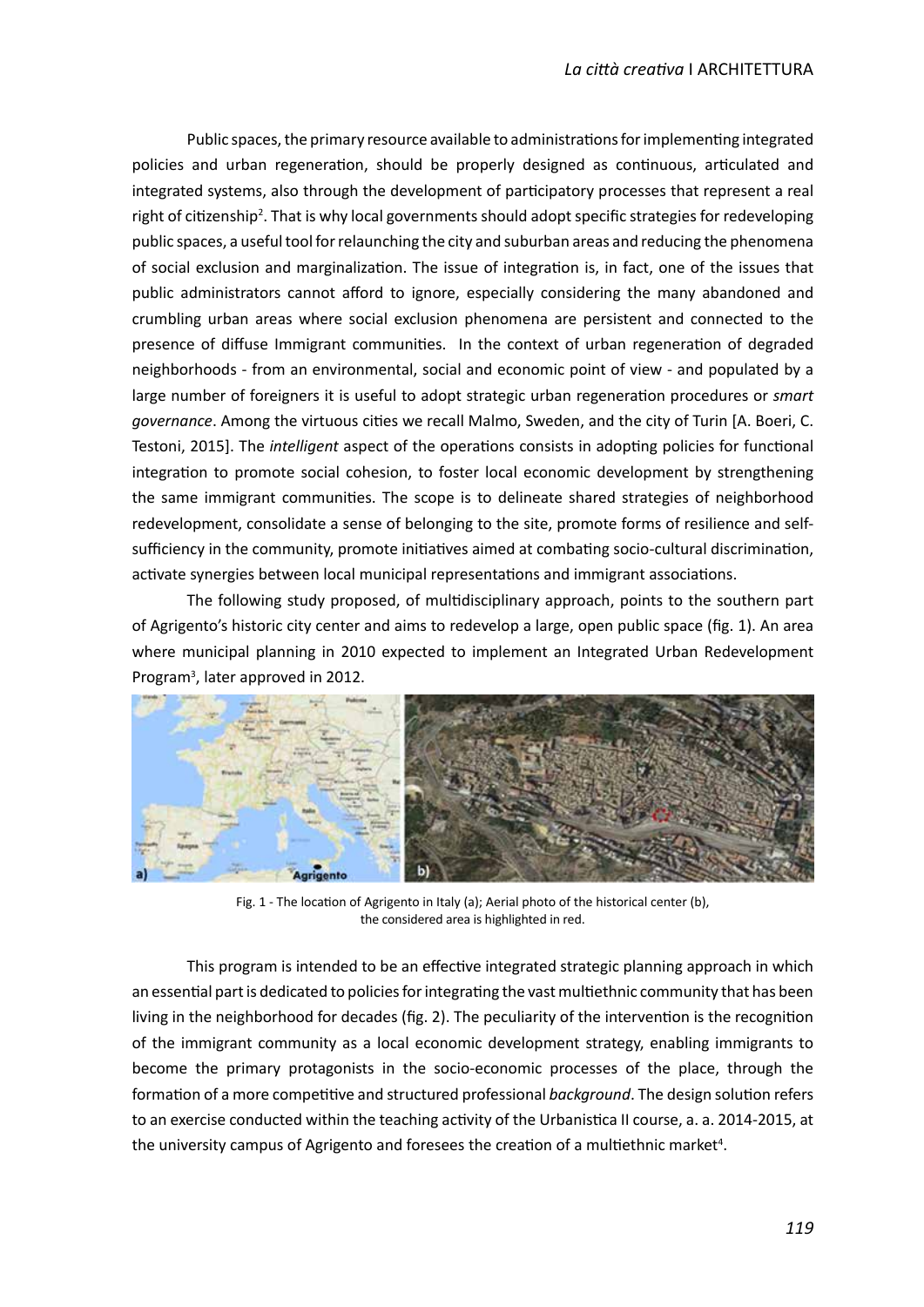Agrigento, located on the southwest Sicilian coast, is known by many for its history and for the Valley of the Temples Archaeological and Landscape Park (UNESCO site, Italian Landscape Award 2017, ranked frst place in the Agri Gentum project: Iandscape regeneraton and Italian candidate at the Council of Europe Landscape Award). In the past, the city was a natonal and international trading center, a destination of great travelers, inspirational muse of writers, poets and painters of every age, and underwent a number of transformatons, especially between the '50s and '70s. In particular, we refer to the calamitous event of July 19, 1966. A landslide phenomenon of disproportionate dimensions, caused by construction sector speculation from that period, indelibly scarred the territory and the historic center. Since then not much has changed. Many areas afected by the landslide, along with the ancient center of the city, are stll waitng for serious redevelopment. Meanwhile, the historic core, while possessing a great historical, architectural, monumental, cultural and social heritage, continues to depopulate. Additionally, «the open spaces have lost their identity because they haven't been able to create a connection between the citizen and the place, and where interventions have been attempted, they've failed due to lack of maintenance or bad project choices» [T. Cilona, M. F. Granata, 2014].

The city, is today struggling to regain possession of those urban spaces taken from senseless speculation; assigning to them a renewed urban and social connotation capable of marrying beauty with utility and trying to heal some of the major wounds of the past, with the awareness that it is not an easy, nor immediate path. The issue of public space and its renewed use indeed assumes a crucial role in the process of urban regeneraton. That is why, in rethinking the future development of the city, it is necessary to start from the recovery of its historic center. Urban culture should be promoted where the urban redevelopment project aims to enhance the local landscape heritage by identifying areas for leisure, recreation and socialization. A project that promotes civil and cultural growth and contributes to the improvement of the psycho-physical health and of the life of its inhabitants. The Bourbon Cartographic maps describe an Agrigento surrounded by medieval walls with 206 blocks and 5 neighborhoods: 1- San Michele, 2- San Gerlando, 3- Vallicaldi or San Pietro, 4- Borgata del Molo, and 5- Borgata di Montaperto. The historic urban setlement of about 80 hectares, located on the highest part of the hills of Girgenti, follows the orography of the place according to the terraced, south-facing slopes. The blocks of irregular perimeter, have buildings with two or three foors from the ground divided by roads, steep stairs, courtyards, hanging gardens, lanes and open spaces. The road system – characterized by east-west routes (Atenea street, Garibaldi street), and north-south (Matteotti street) - follows the progression of the level curves and is characterized by steep slopes, long stairways, cordoned and turning passages.

As said previously, our focus is aimed at the southern edge of the old city, on the neighborhood Vallicaldi San Pietro, which over tme took the name of Ravanusella [C. Miccichè, 2006], consolidated between the thirteenth and sixteenth centuries, historically linked to crafs and commercial actvites - with its epicenter centered exactly in Ravanusella square. The public space examined, about 5,000 square meters, used as a market until the first half of the last century, and for this called «*scaro vecchio*» in the dialect or market for fruit and vegetables, is one of the largest squares of the historic center (fig. 2).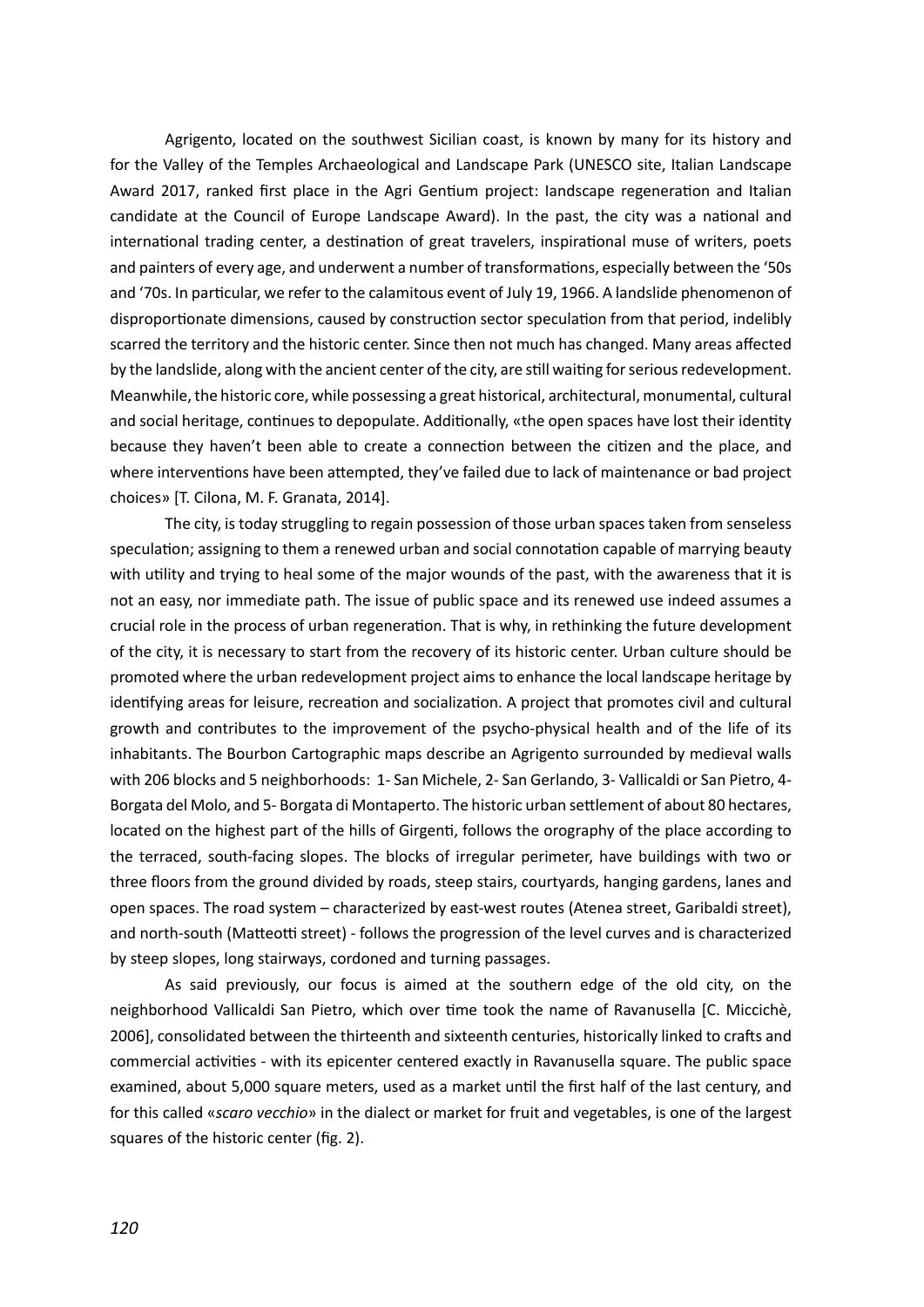

Fig. 2 - Ravanusella Square in some historic photos.

From late nineteenth-century cartography, the area consisted of small and sparse residental buildings, nestled between gardens and orchards. Today it is between Empedocle street (on the south), Vallicaldi street (to the east), Bagli street (to the west) and the historic buildings preserved from the building speculation of the '60s, and by newer ones (to the north). Of particular value are: the traces of the medieval walls demolished to make way for the railway tracks in 1933; the presence of several city gates – the Paniteri Gate to the east and the Gate of the Saccajuoli to the west; the Church of Santa Lucia; and the system of hypogea<sup>5</sup>.

The texture of the built fabric was changed between the '60s and' 70s from mult-story buildings - to a terrible city skyline seen from the sea and the Valley of the Temples - which, together with areas improperly used for parking, have transformed the urban landscape. Currently, it is largely inhabited by a large community of immigrants (fig. 3) from Senegal, the Maghreb, Tunisia, and Morocco, that are so integrated with the city that in March 2015 they purchased a building for use as a mosque, a place of worship and a center of prayer. The square is in a state of neglect, deteriorated and relegated to a single function, that of parking lot (fig. 4), with but a few, timely business activities including a pizzeria, a car wash, a gas station and an immigration center (called Agrigento Services).

The same instead could be an important meetng place, given its central positon, restoring to it the original urban role favoring the whole city and territory. The design solutons proposed, through a participatory management of the common heritage, aim at the aesthetic, functional and technological recovery of the site, following a precise technical and cultural path of socio-economic integration, dedicated to *beauty*, but also useful, *functional* and for everyone, in accordance with the 2007 Leipzig Charter on Sustainable European Cities<sup>6</sup>, the provisions of the Detailed Plan, approved in 2007<sup>7</sup>, and the 2012 Integrated Program of Action (fig. 5).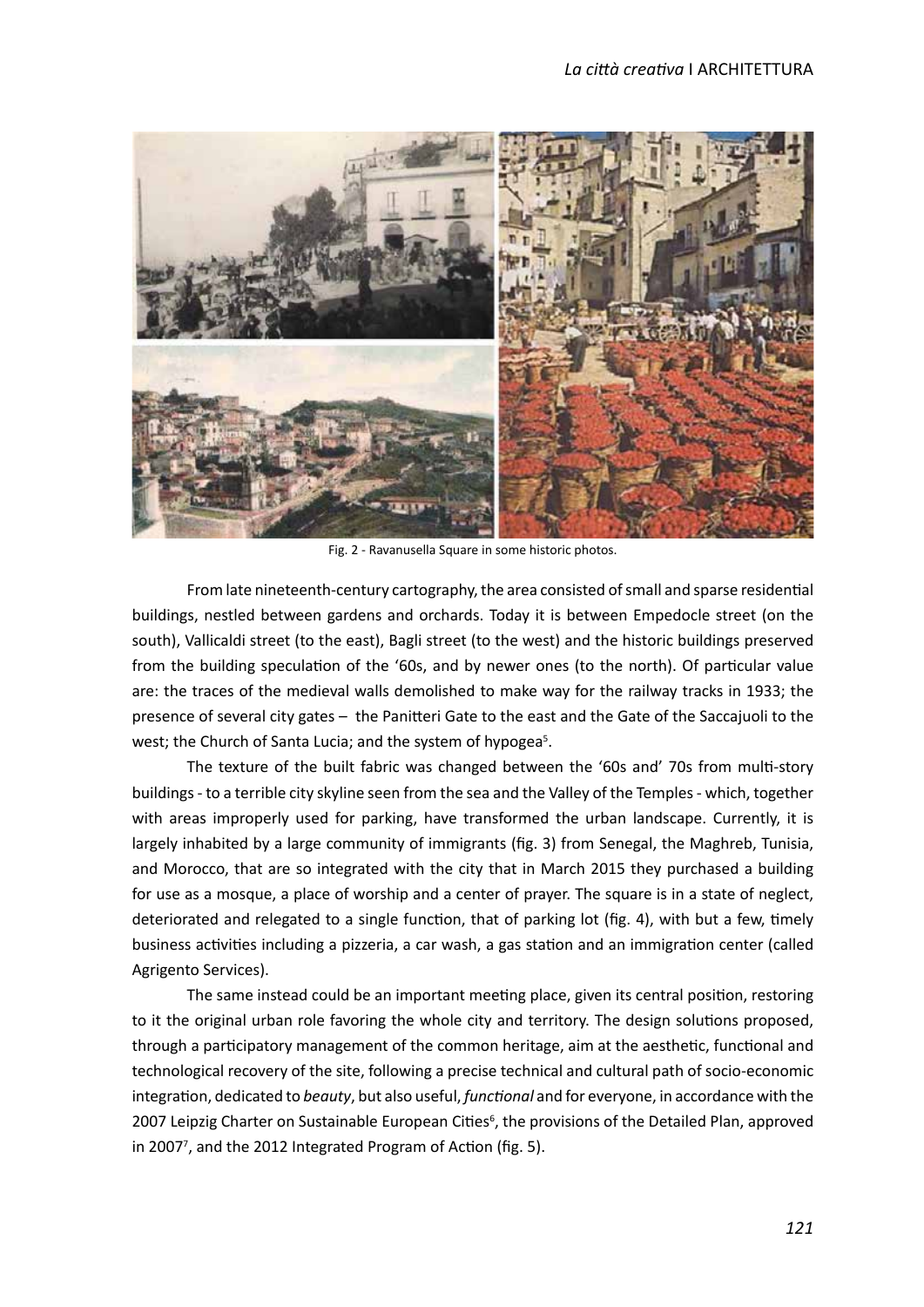

Fig. 3 - The immigrant community - Convivial moments.



Fig. 4 - Ravanusella Square - The Place as It Is.



Fig. 5 - Aerial photo, Ravanusella square (a) and Integrated Urban Redevelopment Program, municipal project (b).

In this sense, they want to engage and configure certain receptive/commercial services, car parks and public transport, for a mult-ethnic citzenship with complex and diferentated needs in an area that is severely degraded and underutilized. The indispensable interventions (fig. 6) for the reorganizaton and redevelopment of the area, unfortunately the object of recent collapses, aim at the following objectives:

a- Symbolic recogniton of the historic market square, with valued urban centrality;

- b- Creating an attractive and user oriented public space;
- c- Involving citizens in the recovery process;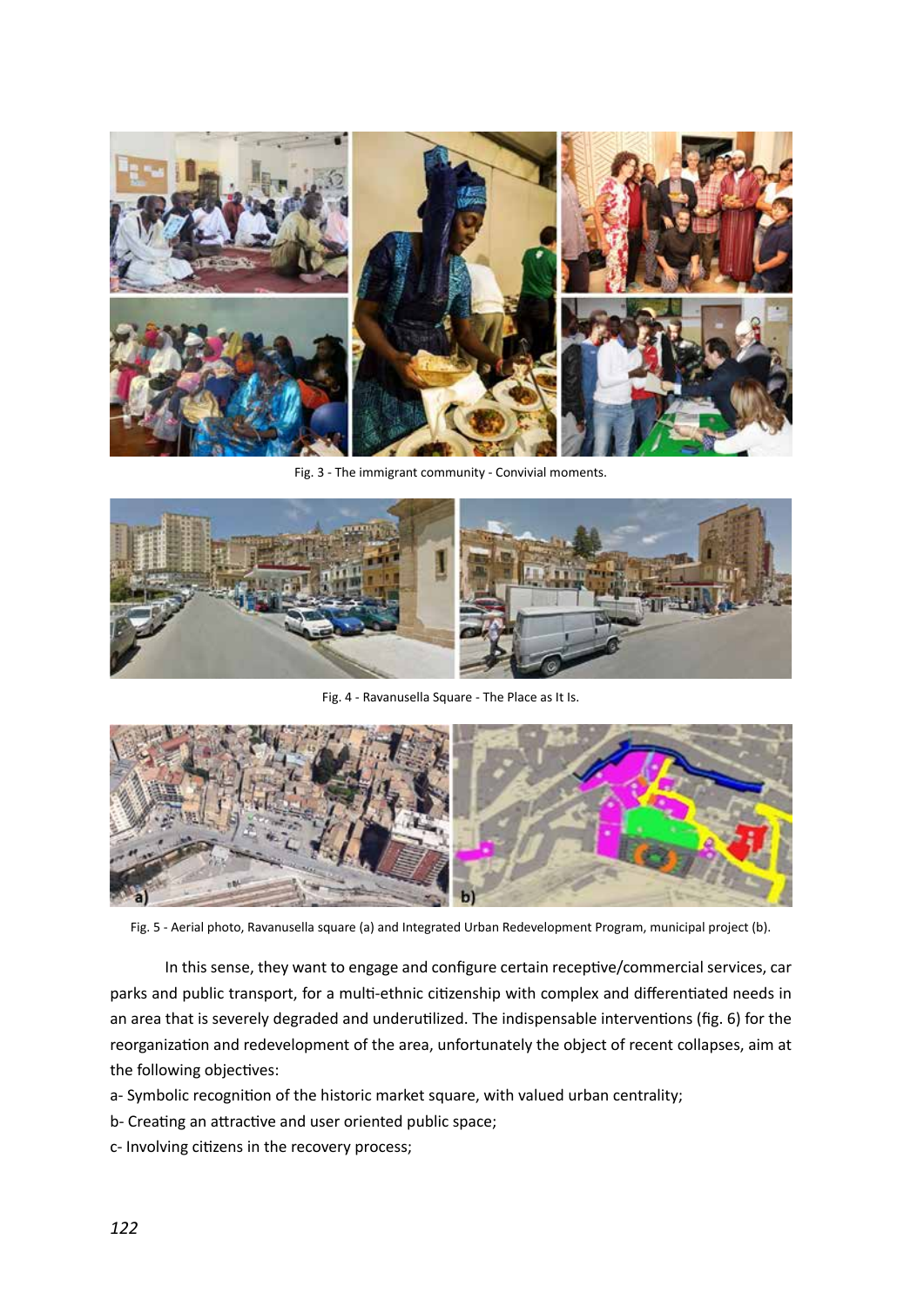d- Strengthening the local economy as well as integraton and social support policies;

e- Environmental sustainability of existing buildings, avoiding the consumption of other spaces;

f- Improve the road, accessibility and mobility system (pedestrian walkways, caravans, car parks, shutle buses, mechanized systems, escalators);

g- Inserton of furnishings and green spaces.



Fig. 6 - The design solutions proposed. Some views of the square.

All this is good urban planning practice that is advisable and replicable in other experiences regarding policy programming for a smart city. It is therefore necessary to encourage and stmulate the ability to re-invent the patrimony - material and immaterial - through partcipatory processes that are not just re-appropriation by part of the local society but new opportunities to design the city's development centered around the cultural resources of the territory. After all historical centers have millennia of history, visible by reading the road system, the knowledge of the architectural heritage, the recognition of the stratified stylistic testimony. But if they were once the heart of the city, today, they witness the depopulation along with a rarefaction of productive activities and the gradual loss of business and crafts. That is why immediate action is needed to ensure that recovery is begun effectively to achieve an optimal quality of life starting from the redevelopment of public spaces.

Public spaces are potentially multifunctional areas, places of collective memory, host to commercial activities, offer education and culture opportunities, and are an integral part of the urban architecture and landscape. This helps to counteract isolation by fostering new social ties and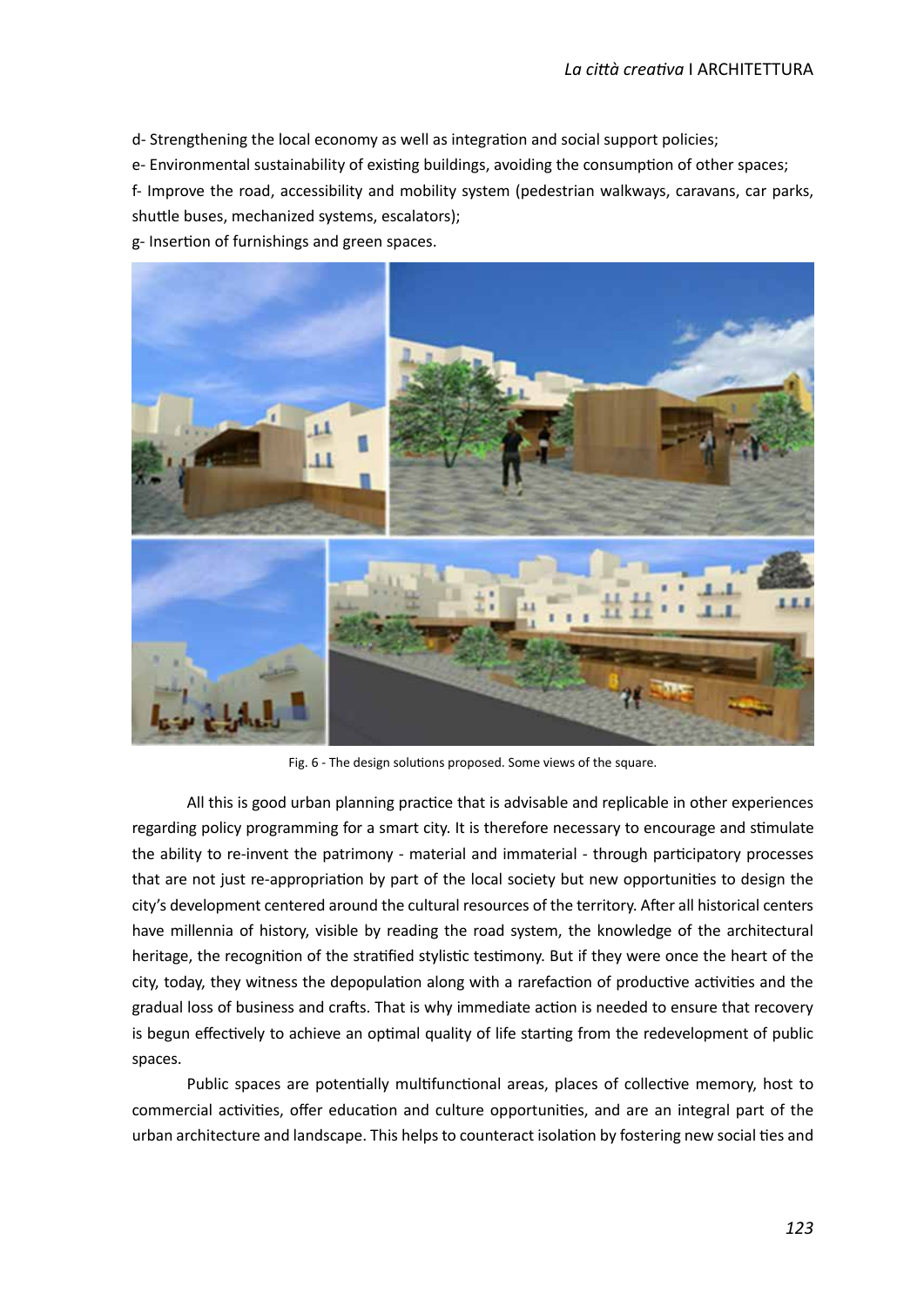opportunites for encounter and assimilaton, not only between the local residents but also in the sense of tourist accommodaton. One of the challenges for Agrigento is to push cultural diferences to excel in contributng to smart, sustainable, and inclusive growth. We are convinced that the value of foreign communites can contribute, in the same way as social cohesion, to local economic development as set out in the Europe 2020 strategy, where recogniton of cultural identty and diversity is the basis for building more integrated societies, but also the starting point for concrete economic and social development processes.

## *Notes*

In New York, in September 2009, a group of 17 American mayors, with the support of the Bloomberg Philanthropy and the Rockefeller Foundation, launched the Cities of Service initiative, a project aimed at converging citzens' energies into initatves for the sustainable development of its own city. Public Space Charter, Public Space Biennial, 2013.

3. Integrated Interventon Program for the renovaton of Ravanusella square in Agrigento, Delta Engineering SRL company, fnancial commitment of € 9,230,200.00 by private individuals, of which € 1,470,000, for the renovaton works of Piazza Ravanusella in Project Financing, with the procedures set forth in art. 153 of DLgs 163/2006.

4. The multethnic market project was drafed by student architect Davide Palumbo.

5. Map of the Hypogea of the territory of Agrigento, published by the Sicilian Region - Office of Civil Engineering (Genio Civile) of Agrigento - ARTA - Superintendence to the BB.CC.AA. of Agrigento.

6. Leipzig Charter: EU 2007 DE FINAL DRAFT, 02 May 2007 - Leipzig Charter on Sustainable European Cities. 7. The intended use of PPCS for Ravanusella square is *Pedestrian Square with green furnishings*, with the following vegetatve recovery indicated - Conditons of vegetaton: Areas of neglect susceptble to improvements (see Table 5.6 of PPCS).